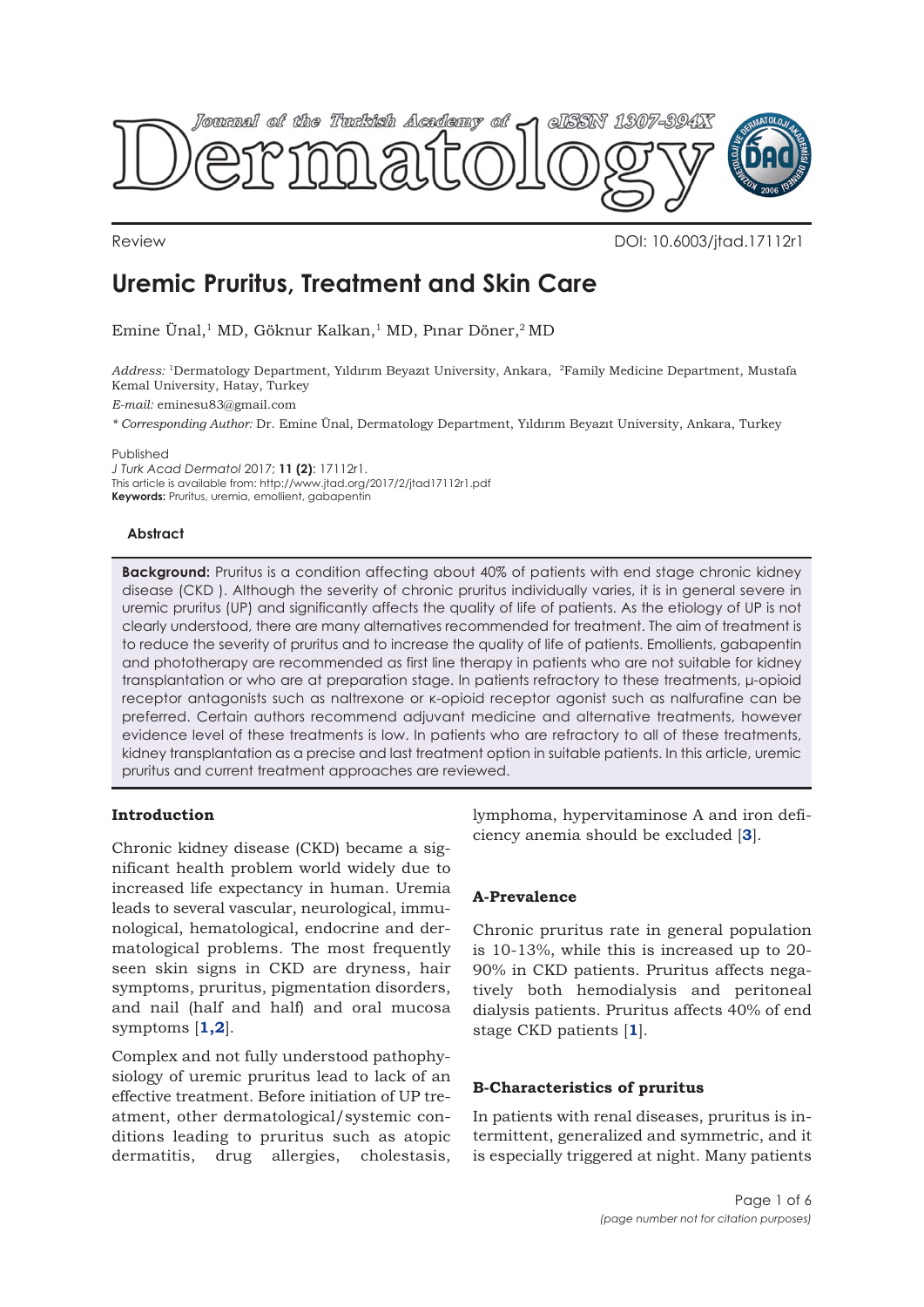say that pruritus becomes more severe during or immediately after dialysis. Pruritus affects whole body and it may be concentrated on back, face and fistula area on the arm. Typically pruritus is on the areas where the hands can reach and there is a clear area on the back to where hands can't reach. As with all kind of pruritus, this pruritus also becomes more severe by warm and sweating [**[4,5](#page-4-0)**].

## **C-Etiopathogenesis**

The mechanism of chronic uremic pruritus is not fully understood. Many etiological factors are suggested (**[Table 1](#page-3-0)**) [**[5](#page-4-0),[6](#page-4-0),[7](#page-4-0)**].

**Skin dryness:** This is the most frequent dermatological symptom seen in dialysis patients. More skin dryness is also scientifically proved in dialysis patients with pruritus than dialysis patients without pruritus. However certain authors suggest that skin dryness has no primary role, rather dryness triggers the pruritus which is already present [**[8](#page-4-0)**].

**Systemic inflammation:** In UP, increased level of C reactive protein and certain inflammatory cytokines such as IL -2 , IL 6 , IL-31 has been demonstrated. In hemodialysis patients, abnormal production of mast cells, increased level of histamine, substance P and serotonin also have a role in etiopathogenesis. Although it is recognized that histamine is released in UP, there is no correlation between serum histamine level and pruritus severity [**[5,6,8](#page-4-0)**].

**Increased level of parathyroid hormone, calcium and phosphor in serum:** Secondary hyperparathyroidism leads to accumulation of calcium and magnesium into the skin and release of serotonin and histamine due to mast cells degranulation. However all patients with hyperparathyroidism may not have pruritus [**[5](#page-4-0)**].

**Neuropathic pathway:** In general uremic neuropathy is also present in patients with uremic pruritus. Neurophysiological alterations have been shown to control pain and pruritus concomitantly. Once the pruritus starts, central memory and neural sensitivity develop against to pruritus

resulting from secondary changes in nerves [**[4](#page-4-0),[7](#page-4-0)**].

**Opioid receptors:** UP is suggested to be related to u opioid receptor activation in dermal cells and lymphocytes. Endogenous opioids are secreted from kidney and serum beta-endorphin level is increased in CKD. Stimulation of opioid receptors is considered to lead pruritus by induction of skin mast cells and/or direct effect on central nervous system [**[5,8](#page-4-0)**].

**Glycation end products:** Accumulation of advanced glycation end products resulting from hyperglycemia (AGE) in stratum corneum is suggested to have a role in UP [**[5,8](#page-4-0)**].

# **D-Quality of Life**

Moderate to severe pruritus affects significantly quality of life and social status of many patients. In UP, quality of life of patients is impaired due to factors such as insomnia, and depression. In UP, concomitant pruritus and sleep problems increase the mortality rate of hemodialysis (HD) patients. In HD patients with pruritus, mortality rate was approximately 17% higher compared to those who have no pruritus [**[3](#page-4-0),[9](#page-4-0)**]. In some patients, pruritus may be unbearable and the patients may attempt suicide [**[10,11](#page-4-0)**].

## **E-Treatment**

## **1-General information**

The precise treatment in uremic pruritus is kidney transplantation. All other treatments are still experimental and evidence-based data is insufficient. Main treatment principle in patients waiting for surgery or those who are not suitable for surgery, is to increase quality of life by reducing pruritus [**[12](#page-4-0)**]. If viral hepatitis, diabetes mellitus, hyperparathyroidism, hyperphosphatemia and anemia is present, they should be managed for pruritus control [**[7,13](#page-4-0)**].

It should be noted that polypharmacy (called also using multiple drugs) also is another factor triggering pruritus in patients. Thiazides and calcium channel blockers may lead to pruritus especially in aged people. Management of pruritus should address dermatolo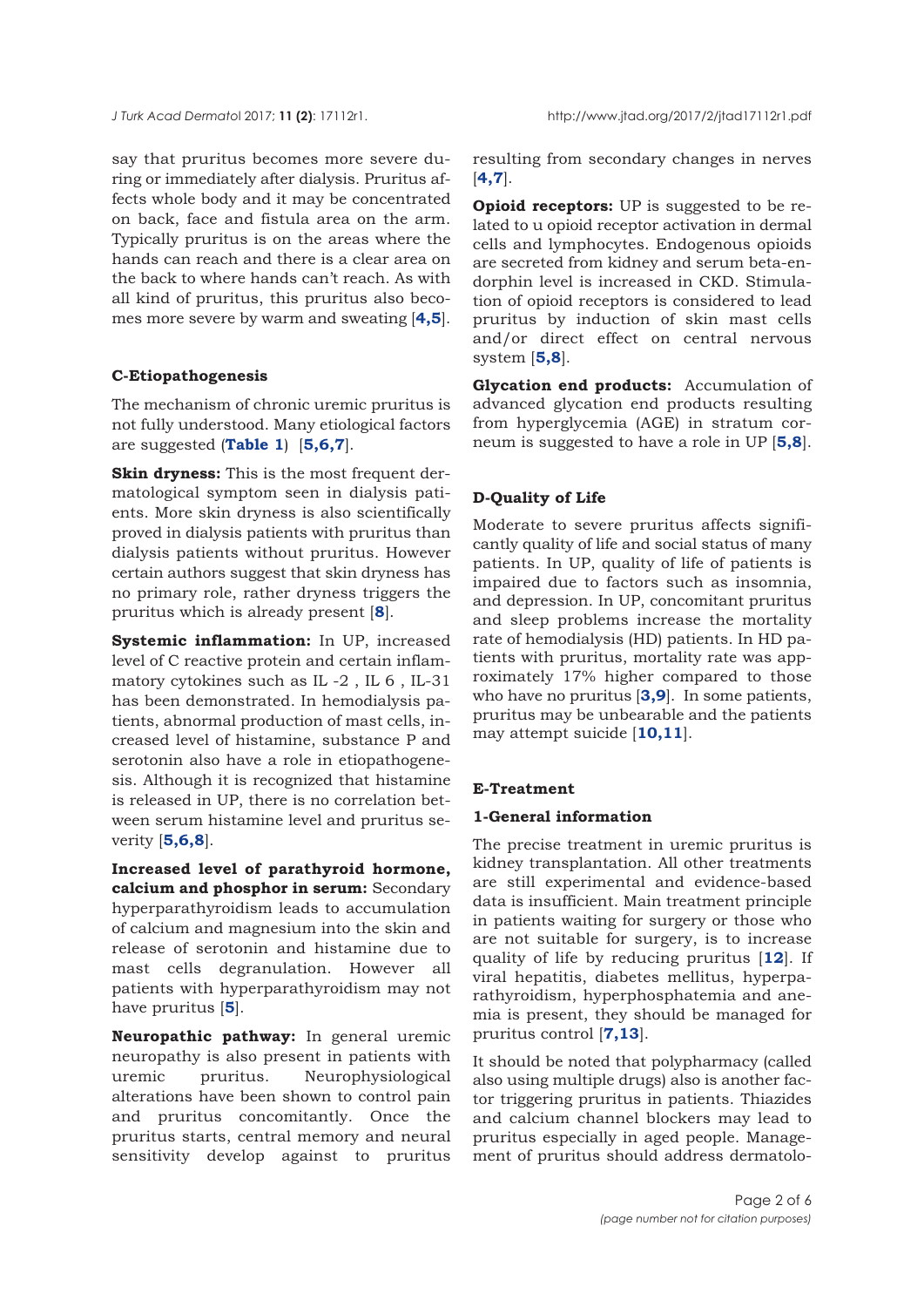gical or systemic causes of pruritus. The cornerstone of treatment is lubrication of skin and restauration of skin barrier. Side effects due to systemic treatment should be assessed according to individual patient [**[14](#page-4-0)**].

Complex pathophysiology of uremic pruritus, drug side effects and already administration of multiple drugs to patients are main challenge of physician in treatment of uremic pruritus. Although dermatologists prescribe frequently antihistamines for these patients, these treatments aren't usually successful in control of pruritus [**[4,7](#page-4-0)**].

Treatment efficacy has been usually shown by placebo controlled trials and with the use of visual analogue scale. Although many treatments are used in daily practice, there is no a treatment approved by Food and Drug Administration (FDA ) [**[13](#page-4-0),[15](#page-4-0)**].

Emollients, gabapentin and phototherapy are recommended as first line treatment. In patients refractory to these treatments, μ-opioid receptor antagonists such as naltrexone or κopioid receptor agonist such as nalfurafine can be preferred. In certain patients refractory to all of these treatments, a successful kidney transplantation in suitable patients, would control pruritus complaint. Neurotropic drugs such as gabapentin, naltrexone and nalfurafine were effective in uremic pruritus and well tolerated by patients. However comparative trials on the efficacy are still needed [**[5,16](#page-4-0),[17](#page-4-0)**].

## **2. Medical treatments**

## **2a. Usage of high-permeability dialysate:**

Although the use of high quality and high permeability materials for dialysis reduced the frequency of uremic pruritus, they are not sufficient alone [**[16](#page-4-0)**].

#### **2.b Topical treatments**

**Emollients:** Sericin 8% cream, pramoxine 1% lotion, glycerin 15% and paraffin mixture was found to be effective in uremic pruritus [**[2,18](#page-4-0)**].

**Gama linolenic acid:** Daily administration of 2,2% cream on pruritus area has been found to be effective [**[2](#page-4-0)**].

**Topical capsaicin cream:** capsaicin is an alkaloid obtained from red pepper. It shows its effect by reducing release of substance P from C type nerve fibers. Moreover, recently it is suggested that it shows also its effects by activating vanilloid receptors with a significant role in pruritus etiopathogenesis [**[19](#page-4-0)**].

**Topical corticosteroids:** Topical corticosteroids can be used alone or in combination with emollients in treatment, however administration of potent corticosteroids on large areas and for long term [**[20](#page-4-0)**].

**Topical tacrolimus:** Administration of tacrolimus 0,03% cream two times daily has been found beneficial [**[2](#page-4-0)**].

**Topical cromolyn:** Daily administration of topical cromolyn sodium 4% cream has been found effective in UP [**[21](#page-4-0)**].

#### **2c. Systemic treatment**

Gabapentin is basically used in treatment of neuropathic pain and epilepsy; however it shows its effect in chronic pruritus by targeting neural system and reducing neural hypersensitivity. Different doses of gabapentin in uremic pruritus has been recommended by different sources. In our country, a placebocontrolled, double-blind study conducted in 2004, found that gabapentin treatment administered as 300 mg 3 times weekly (following each dialysis session) was effective in UP treatment in hemodialysis patient [**[22](#page-5-0)**]. Certain authors suggested and used doses at range of 100 to 400 mg [**[23,24](#page-5-0)**] . Nofal an colleagues suggested gabapentin as first choice treatment in uremic pruritus at doze of 100 to 300 mg [**[25](#page-5-0)**]. In chronic renal insufficiency, oral gabapentin is recommended to initiate at lower dose and then increase gradually in order to prevent gabapentin-related neurotoxicity risk [**[26](#page-5-0),[27](#page-5-0)**].

Pregabalin has also mechanism of action similar to gabapentin. Pregabalin is recommended as 25-75 mg/ day/oral [**[28](#page-5-0)**]. Solak and colleagues suggested that neither gabapentin nor pregabalin was superior to each other in UP treatment [**[27](#page-5-0)**].

**μ-opioid-receptor antagonist /naltrexone:** Its efficacy in uremic pruritus has been shown [[17](#page-4-0)]. However there is still need for compara-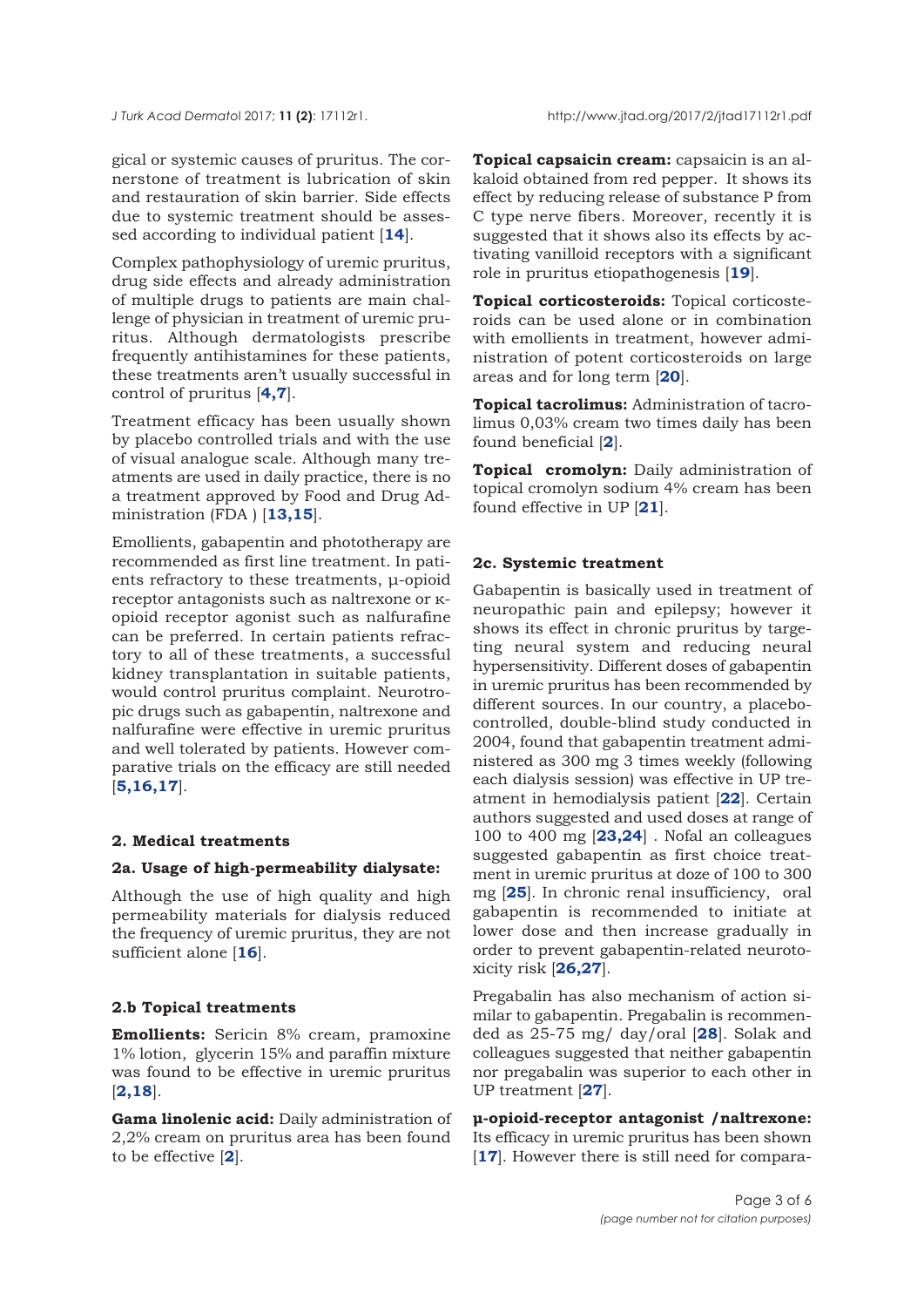<span id="page-3-0"></span>

| Electrolyte imba- |                                    |                                            |                             |
|-------------------|------------------------------------|--------------------------------------------|-----------------------------|
| lance             | <b>Endocrine disease</b>           | Neuro-cutaneous alterations                | Other                       |
| Hypervitaminose A | Secondary hyperpa-<br>rathyroidism | Abnormal stimulation of sensory<br>neurons | Skin dryness                |
| Hypercalcemia     |                                    | Peripheral neuropathy                      | Increased IL-2, IL-6, IL-31 |
| Hyperphosphatemia |                                    | Increased serum beta endorphin             | Increased CRP               |
| Hypermagnesemia   |                                    | Substance P                                | Iron deficiency anemia      |
|                   |                                    |                                            | AGE                         |

**Table 1.** Pathogenesis of uremic pruritus [2]

tive study of efficacy [**[5,17](#page-4-0)**].

**Kappa agonists/nalfurafin treatment:** Oral nalfurafin 5 micrograms was administered every night for 52 weeks and relevant improvement were seen in pruritus scores of patients. There are authors also suggesting its administration at different dosage following each hemodialysis session [**[29,](#page-5-0) [30](#page-5-0), [31](#page-5-0)**]. However there is still need for comparative study of efficacy [**[5](#page-4-0),[17](#page-4-0)**].

#### **Antidepressants/anxiolytics/sedatives**

Daily administration of oral sertraline 50 mg has been shown effective in UP [**[15](#page-4-0)**].

**Mirtazapine:** It is presynaptic alpha 2 adrenergic inhibitor; it is considered that its effect is due to its anxiolytic effect [**[15](#page-4-0)**].

**Other:** There are few studies showing the efficacy of fentanyl, methadone, phosphate bindings, naltrexone, thalidomide [**[20](#page-4-0)**] , active charcoal [**[2,5](#page-4-0)**].

### **2d. Phototherapy**

Narrow band uvb treatment controls the pruritus by reducing pro-inflammatory cytokines. However its efficacy starts on month 1 or 2 of treatment and severity of pruritus may be increased during first 2 weeks. Treatment is suggested 3 times weekly until the control of pruritus, then once or twice weekly. As phototherapy is expensive than topical treatments and requires to be administered at hospital, it requires longer time, however this is an effective and safe treatment in uremic pruritus. It can be used in patients refractory to topical treatments, in those who don't tolerate or use oral treatments. However recurrence of pruritus following treatment and increased risk of skin tumor due to phototherapy may rise questions around the continuity of treatment. In the literature, there is no data on total UVB dose [**[17](#page-4-0),[32](#page-5-0)**].

However there are also authors suggesting that phototherapy is not effective in uremic pruritus [**[33](#page-5-0)**].

### **3- Surgical treatment**

**Kidney transplantation:** It is considered as precise and last treatment option in UP [**[12](#page-4-0)**].

**Parathyroidectomy:** Subtotal parathyroidectomy is preferred in suitable patients [**[2](#page-4-0),[8](#page-4-0)**].

# **4- Adjunctive medicine and alternative treatments**

Physicians and patients started commonly alternative treatments methods world widely. However the efficacy and safety and side effect profile of these treatments are not clearly understood. Patients with chronic renal disease also may use these treatments without counselling their physician. Methods such as herbal medicines and nutritional supplements, aquapressure, acupuncture, homeopathy, exercise, yoga and reflexology are being tried by patients. Although these treatments are commonly used in UP, evidencebased data is less. There also publications suggesting that these treatments are not effective [**[4](#page-4-0),[17,](#page-4-0)[34](#page-5-0),[35,](#page-5-0)36**].

Patients should be informed in right way and it should be noted that certain wrong methods may impair the hemodynamic by in-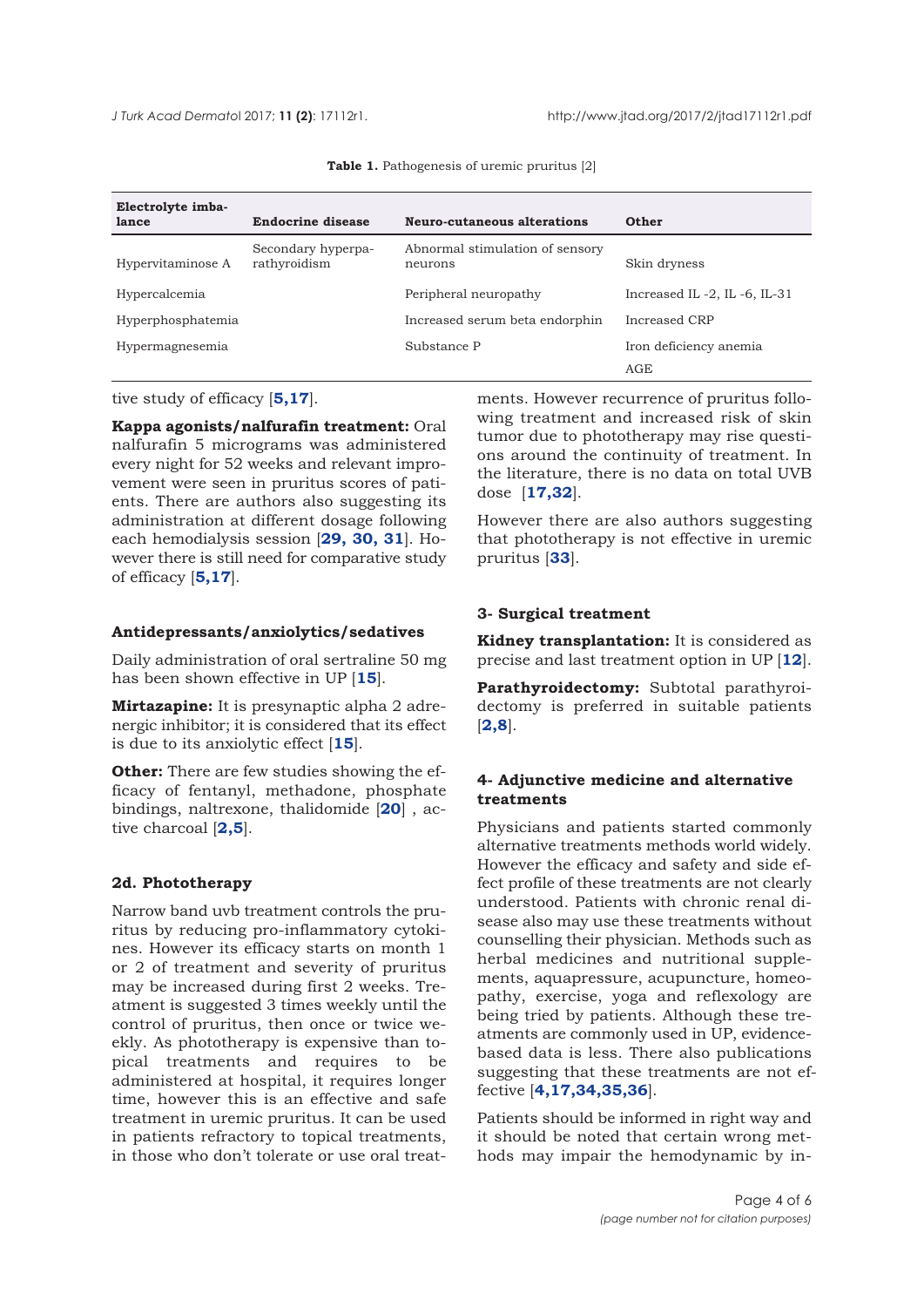<span id="page-4-0"></span>

creasing glomerular filtration r[ate](#page-5-0) and that there may be drug interactions.

## **5-Patient education**

Patients are advised to avoid itching and to stop itching by rigid and sharp objects. Frequents administration of moisturizing agent on pruritus area and application of ice for maximum 2 minutes are recommended. Patients are also advised to keep balanced room temperature, to take measures for warm weather and to wear slim and cool dress. Regular administration of moisturizing agents, avoidance from warm bath and from peeling are also significant points for patients [**4,8**]. Patients should be asked whether they use adjunctive and/or alternative medicine and patients should be informed about these treatments [**[34](#page-5-0)**].

**Conclusion:** Pruritus, is a condition impairing quality of life regardless of subject. Physician responsibility is to pay attention to patient with pruritus and to advise them about protective measures and to initiate appropriate treatment following determination of severity of pruritus.

Appropriate approach and treatment for chronic pruritus present in approximately in half of end stage CKD patients, would be possible by multidisciplinary approach of nephrologist and dermatologists and therefore quality of life of patients would be significantly increased.

#### **References**

- 1. Solak B, Acikgoz SB, Sipahi S, Erdem T. Cutaneuos findings in patients with predialysis chronic kidney disease. J Eur Acad Dermatol Venereol 2016 ; 30 : 1609-1613. PMID: 27030004
- 2. Galperin TA, Cronin AJ, Leslie KS. Cutaneous manifestations of ESRD. Clin J Am Soc Nephrol 2014; 9 : 201-218. PMID: 24115194
- 3. Tol H, Ünal M, Arslan Ş. Hemodiyaliz Hastalarında Kaşıntı ve Yaşam Kalitesi. Turkiye Klinikleri J Nephrol-Special Topics 2015; 8: 49-54
- 4. Combs SA, Teixeira JP, Germain MJ. Pruritus in Kidney Disease. Semin Nephrol 2015; 35: 383-391. PMID: 26355256
- 5. Berger TG, Steinhoff M. Pruritus and renal failure. Semin Cutan Med Surg 2011; 30: 99-100. PMID: 21767770
- 6. Ko MJ, Peng YS, Chen HY, et al. Interleukin-31 is associated with uremic pruritus in patients receiving hemodialysis. J Am Acad Dermatol 2014; 71: 1151- 1159. PMID: 25270263
- 7. Manenti L, Tansinda P, Vaglio A. Uraemic pruritus: clinical characteristics, pathophysiology and treatment. Drugs 2009; 69: 251-263. PMID: 19275270
- 8. Tarikci N, Kocatürk E, Güngör Ş, Topal IO, Can PÜ, Singer R. Pruritus in Systemic Diseases: A Review of Etiological Factors and New Treatment Modalities. Scientific World Journal 2015; 803752. PMID: 26240837
- 9. Weiss M, Mettang T, Tschulena U, Weisshaar E. Health-related quality of life in haemodialysis patients suffering from chronic itch: results from GEHIS (German Epidemiology Haemodialysis Itch Study). Qual Life Res 2016; 25: 3097-3106. PMID: 27307011
- 10. Shoop KL. Pruritus in end stage renal disease. ANNA J 1994; 21: 147-153. PMID: 8080315
- 11. Küçükünal A , Altunay İ , Salman K, Atış G. Hemodiyaliz hastalarında üremik pruritus ve yaşam kalitesi ilişkisi. Turkderm 2015; 49: 23-27.
- 12. Kfoury LW, Jurdi MA. Uremic pruritus. J Nephrol 2012; 25: 644-652. PMID: 21983988
- 13. Mathur VS, Lindberg J, Germain M, Block G, Tumlin J, Smith M, et al. ITCH National Registry Investigators.. A longitudinal study of uremic pruritus in hemodialysis patients. Clin J Am Soc Nephrol 2010; 5: 1410-1409. PMID: 20558560
- 14. Valdes-Rodriguez R, Stull C, Yosipovitch G. Chronic pruritus in the elderly:pathophysiology, diagnosis and management. Drugs Aging 2015; 32: 201-215. PMID: 25693757
- 15. Shakiba M, Sanadgol H, Azmoude HR, Mashhadi MA, Sharifi H. Effect of sertraline on uremic pruritus improvement in ESRD patients. Int J Nephrol 2012; 2012: 363901. PMID: 22973512
- 16. Chen ZJ, Cao G, Tang WX, et al. A randomized controlled trial of high-permeability haemodialysis against conventional haemodialysis in the treatment of uraemic pruritus. Clin Exp Dermatol 2009 ; 34: 679- 683. PMID: 19175617
- 17. Mettang T, Kremer AE. Uremic pruritus. Kidney Int 2015; 87: 685-691. PMID: 24402092
- 18. Leslie TA, Greaves MW, Yosipovitch G. Current topical and systemic therapies for itch. Handb Exp Pharmacol 2015; 226: 337-356. PMID: 25861788
- 19. Kuypers DR. Skin problems in chronic kidney disease. Nat Clin Pract Nephrol 2009; 5: 157-170. PMID: 19190625
- 20. Sharma D, Kwatra SG. Thalidomide for the treatment of chronic refractory pruritus. J Am Acad Dermatol 2016; 74: 363-369. PMID: 26577510
- 21. Feily A, Dormanesh B, Ghorbani AR, et al. Efficacy of topical cromolyn sodium 4% on pruritus in uremic nephrogenic patients: a randomized double-blind study in 60 patients.Int J Clin Pharmacol Ther 2012; 50: 510-513. PMID: 22732382
- 22. Gunal AI, Ozalp G, Yoldas TK, Gunal SY, Kirciman E, Celiker H. Gabapentin therapy for pruritus in haemodialysis patients: a randomized, placebo-controlled,